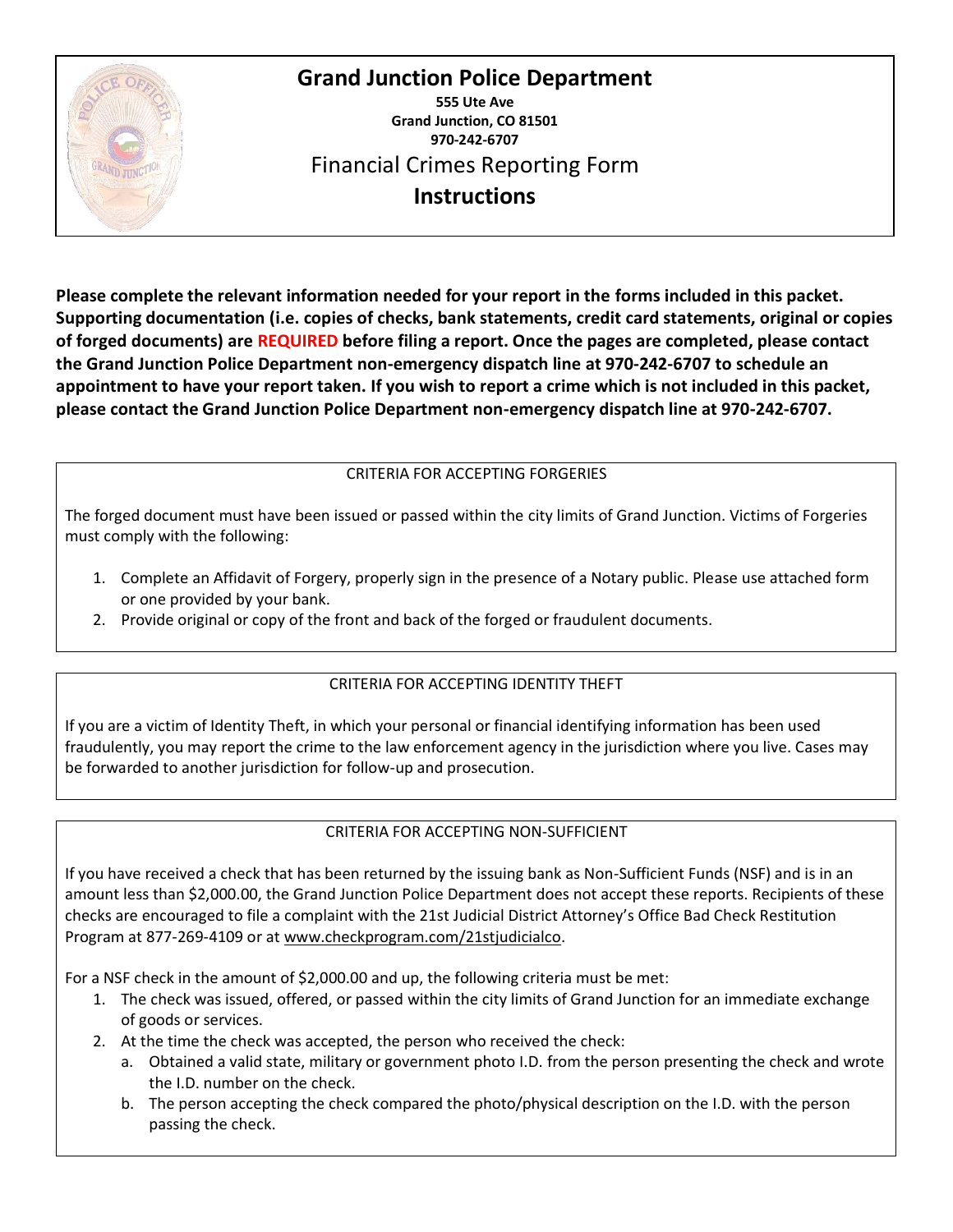| Case report # |  |
|---------------|--|
|               |  |

Financial Crimes Reporting Form

Please check one of the following to describe your report:<br>  $\Box$  Forgery  $\Box$  Identity Theft  $\Box$  Account Closed/NSF

□ Account Closed/NSF Check □ Unauthorized use of Credit/Debit Card

| Victim: Last Name, First, Middle or Business |      | Date of Birth |                         | Sex               | Race |
|----------------------------------------------|------|---------------|-------------------------|-------------------|------|
| <b>Home Address</b>                          | City | <b>State</b>  | Zip Code<br>Home Phone  |                   |      |
| <b>Email Address</b>                         |      |               |                         |                   |      |
| <b>Social Security Number</b>                |      |               | Driver's License Number |                   |      |
| Employer/School                              |      |               | Position                |                   |      |
| <b>Work Address</b>                          | City | State         | Zip Code                | <b>Work Phone</b> |      |

| <b>Suspect Info:</b> Please provide any information you may have about the suspect: any name, address, phone, email, I.P. |                                                |      |      |                     |              |  |                   |       |
|---------------------------------------------------------------------------------------------------------------------------|------------------------------------------------|------|------|---------------------|--------------|--|-------------------|-------|
|                                                                                                                           | address used by suspect:                       |      |      |                     |              |  |                   |       |
| Name: Last, First Middle                                                                                                  |                                                |      |      | Date of Birth       |              |  | Sex               | Race  |
|                                                                                                                           |                                                |      |      |                     |              |  |                   |       |
| Home Address                                                                                                              |                                                |      | City | State               | Zip Code     |  | Home Phone        |       |
|                                                                                                                           |                                                |      |      |                     |              |  |                   |       |
| <b>Employer Name</b>                                                                                                      |                                                |      |      | Position, if known: |              |  |                   |       |
|                                                                                                                           |                                                |      |      |                     |              |  |                   |       |
| <b>Employer Address</b>                                                                                                   |                                                |      | City | State               | Zip Code     |  | <b>Work Phone</b> |       |
|                                                                                                                           |                                                |      |      |                     |              |  |                   |       |
| Height                                                                                                                    | Weight                                         | Hair | Eyes |                     | Facial Hair: |  | Mustache          | Beard |
|                                                                                                                           |                                                |      |      |                     | Glasses:     |  | Yes               | No.   |
|                                                                                                                           | Scars/Marks/Tattoos (location and description) |      |      |                     |              |  |                   |       |
|                                                                                                                           |                                                |      |      |                     |              |  |                   |       |
| Vehicle:                                                                                                                  |                                                |      |      |                     |              |  |                   |       |
|                                                                                                                           |                                                |      |      |                     |              |  |                   |       |
| Email:<br>I.P. Address:                                                                                                   |                                                |      |      |                     |              |  |                   |       |
|                                                                                                                           |                                                |      |      |                     |              |  |                   |       |
| Your relationship or other knowledge of the suspect, if any:                                                              |                                                |      |      |                     |              |  |                   |       |
|                                                                                                                           |                                                |      |      |                     |              |  |                   |       |
|                                                                                                                           |                                                |      |      |                     |              |  |                   |       |

| Were Check(s)/Credit or Debit Cards Stolen:<br>Yes<br>No                         |                                   |                   |    |  |
|----------------------------------------------------------------------------------|-----------------------------------|-------------------|----|--|
| If yes, was a police report filed for the stolen check(s)/ credit or debit card: |                                   |                   |    |  |
| Yes, with Agency:                                                                |                                   |                   |    |  |
| Have you made a report with any other police                                     | Did you report this to your bank: | Yes               | No |  |
| department:<br>No<br>Yes                                                         |                                   |                   |    |  |
| Agency:                                                                          | Date:                             | Name of Bank:     |    |  |
| Report Number:                                                                   |                                   | Reference/Claim # |    |  |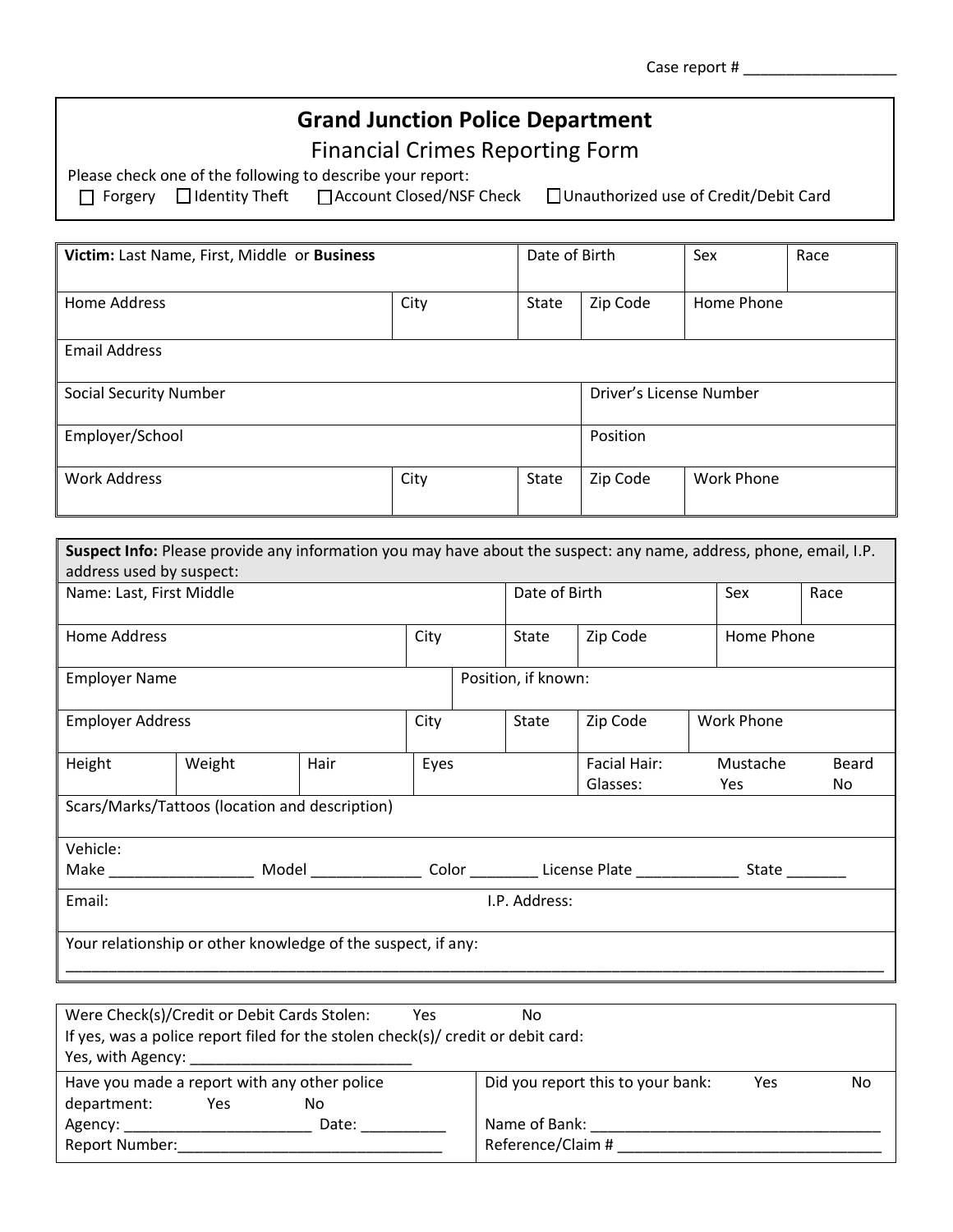Financial Crimes Reporting Form

| Type of Crime: Complete all that apply. NOTE: Please attach copies of below listed documents                                                                                                                                  |               |             |                       |            |                           |       |                               |           |
|-------------------------------------------------------------------------------------------------------------------------------------------------------------------------------------------------------------------------------|---------------|-------------|-----------------------|------------|---------------------------|-------|-------------------------------|-----------|
| Check Fraud: (Attach Additional of this page if more than three (3) checks)                                                                                                                                                   |               |             |                       |            |                           |       |                               |           |
| Reason Check not Honored:                                                                                                                                                                                                     |               | Forgery     | Altered               |            | NSF (over \$2,000)        |       | Other                         |           |
| Check writer's name as it appears on the check:                                                                                                                                                                               |               |             |                       |            |                           |       |                               |           |
| Address                                                                                                                                                                                                                       |               |             |                       |            |                           |       |                               |           |
| City                                                                                                                                                                                                                          |               |             | State                 | Zip Code   |                           | Phone |                               |           |
| Driver's License #                                                                                                                                                                                                            |               |             | State                 | Expiration |                           |       |                               |           |
| How did you obtain the check writer's identification:                                                                                                                                                                         |               |             |                       |            |                           |       |                               |           |
| Was the check handed to you by someone other than the check writer:                                                                                                                                                           |               |             |                       |            | Yes<br>No                 |       |                               |           |
| Check #                                                                                                                                                                                                                       | Date Received |             | Amount                |            | Person Accepting<br>Check |       | Can person ID check<br>writer |           |
|                                                                                                                                                                                                                               |               |             |                       |            |                           |       | Yes                           | <b>NO</b> |
|                                                                                                                                                                                                                               |               |             |                       |            |                           |       | Yes                           | NO.       |
|                                                                                                                                                                                                                               |               |             |                       |            |                           |       | Yes                           | <b>NO</b> |
|                                                                                                                                                                                                                               |               |             |                       |            |                           |       |                               |           |
| <b>Unauthorized use of Debit/Credit Card</b>                                                                                                                                                                                  |               |             |                       |            |                           |       |                               |           |
| Card was:<br>Lost                                                                                                                                                                                                             |               | Stolen      |                       |            | was in my possession      |       | was not in my possession      |           |
| Type of card:<br><b>VISA</b>                                                                                                                                                                                                  |               | Master Card |                       |            | Discover American Express |       |                               |           |
|                                                                                                                                                                                                                               |               |             |                       |            |                           |       |                               |           |
|                                                                                                                                                                                                                               |               |             |                       |            |                           |       |                               |           |
|                                                                                                                                                                                                                               |               |             |                       |            |                           |       |                               |           |
| Name on Card and the contract of the contract of the contract of the contract of the contract of the contract of the contract of the contract of the contract of the contract of the contract of the contract of the contract |               |             |                       |            |                           |       |                               |           |
| Was this reported to your bank<br>Yes<br>Contact Name<br>Contact Phone                                                                                                                                                        |               |             |                       |            |                           |       |                               |           |
| Date of Transaction                                                                                                                                                                                                           | Amount        |             | <b>Locations Used</b> |            |                           | City  |                               | State     |
|                                                                                                                                                                                                                               |               |             |                       |            |                           |       |                               |           |
|                                                                                                                                                                                                                               |               |             |                       |            |                           |       |                               |           |
|                                                                                                                                                                                                                               |               |             |                       |            |                           |       |                               |           |
|                                                                                                                                                                                                                               |               |             |                       |            |                           |       |                               |           |
|                                                                                                                                                                                                                               |               |             |                       |            |                           |       |                               |           |
|                                                                                                                                                                                                                               |               |             |                       |            |                           |       |                               |           |
|                                                                                                                                                                                                                               |               |             |                       |            |                           |       |                               |           |
|                                                                                                                                                                                                                               |               |             |                       |            |                           |       |                               |           |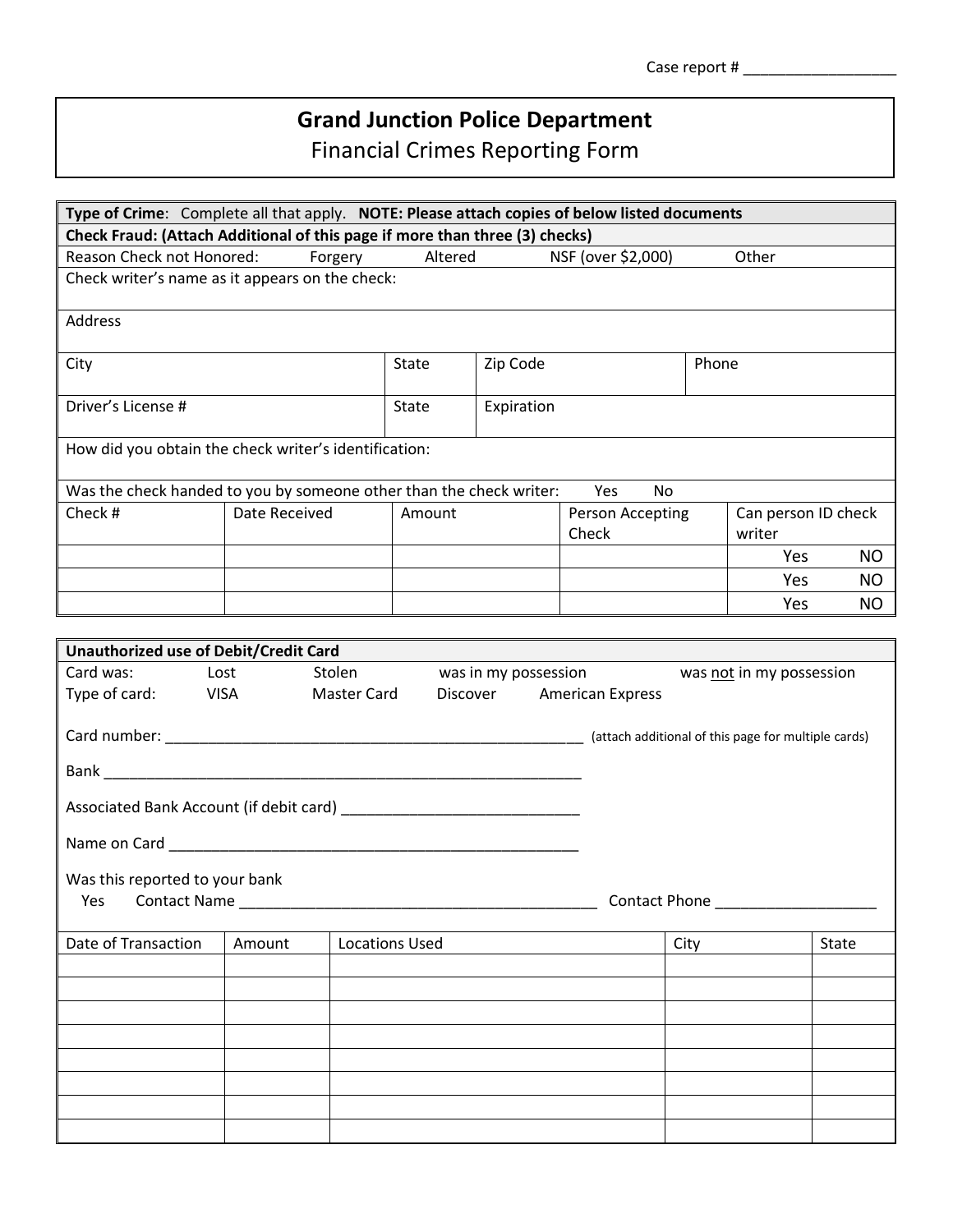Financial Crimes Reporting Form

#### **Describe in detail your complaint (this must be completed for the case to be accepted)**

Provide a chronological description of how and when you discovered the crime, and whom or what is involved. List any additional details you feel would be important, or for which there was not sufficient room on the previous pages to describe. This page can be duplicated as necessary to fully describe or document the incident:

#### **AFFIDAVIT**

I affirm that this information is true, accurate and complete to the best of my knowledge. That another person obtained or recorded, by means of fraud, theft or other violation, my personal identifying information without my authorization, and the person used the information to obtain or attempt to obtain credit, goods, services or monies in my name without my consent. I understand that any falsification, omission, or concealment of material fact may subject me criminal liability.

Signature of person completing report \_\_\_\_\_\_\_\_\_\_\_\_\_\_\_\_\_\_\_\_\_\_\_\_\_\_\_\_\_\_\_\_\_\_\_\_\_\_\_\_\_\_\_\_\_\_\_\_\_\_\_\_\_\_\_\_\_\_\_\_\_\_\_\_

Printed Name \_\_\_\_\_\_\_\_\_\_\_\_\_\_\_\_\_\_\_\_\_\_\_\_\_\_\_\_\_\_\_\_\_\_\_\_\_\_\_\_\_\_\_\_\_\_\_\_ Date \_\_\_\_\_\_\_\_\_\_\_\_\_\_\_\_\_\_\_\_\_\_\_\_\_\_\_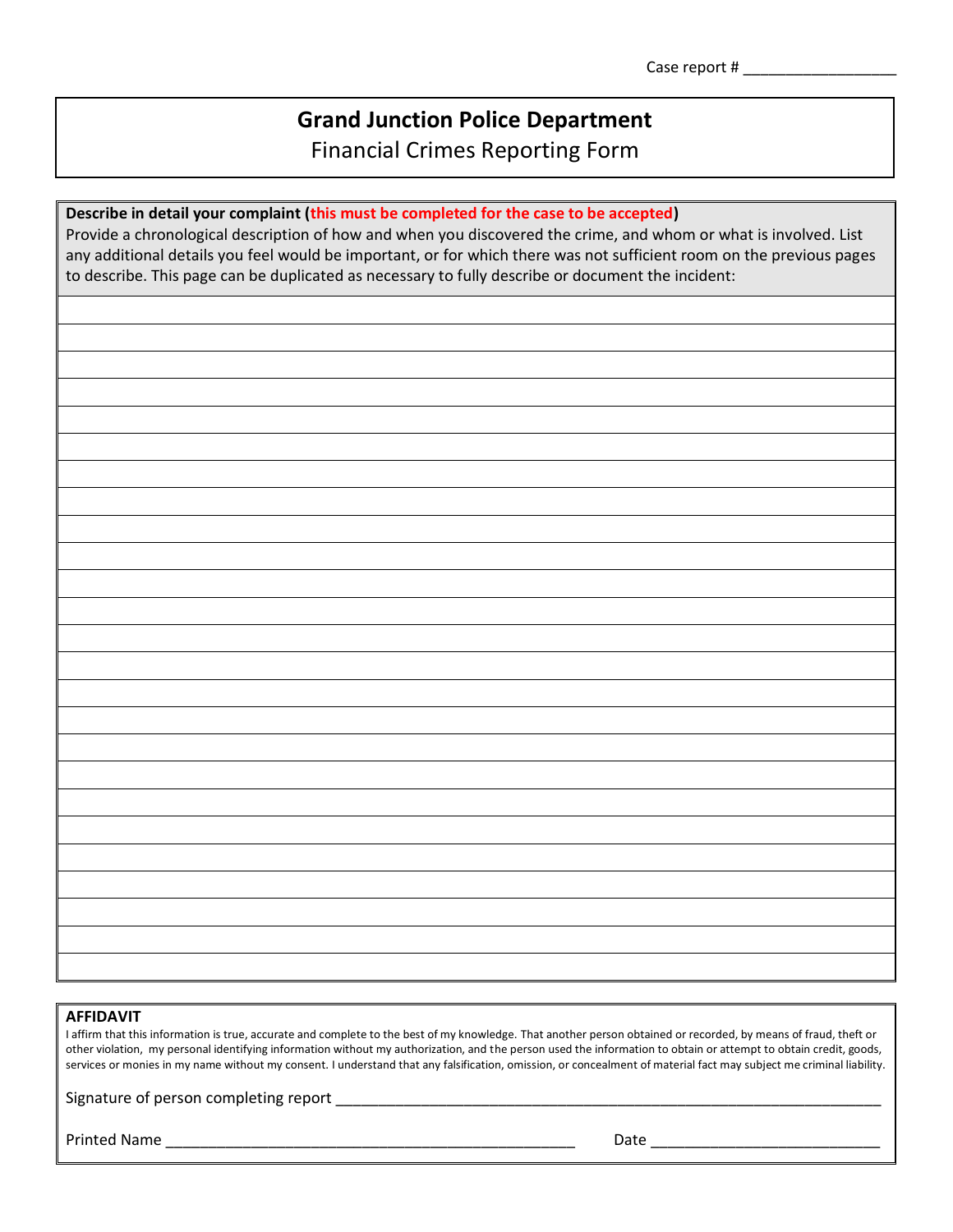

#### **AFFIDAVIT OF FRAUD/FORGERY/IDENTITY THEFT**

**&**

#### **CONSENT FOR RELEASE OF RECORDS**

| <b>Grand Junction Police Department Case Report #</b> |  |
|-------------------------------------------------------|--|
|                                                       |  |

|                |                                                                                              | (full legal name of reporting person) SSN |  |  |
|----------------|----------------------------------------------------------------------------------------------|-------------------------------------------|--|--|
| residing at    |                                                                                              | (reporting person's home address)         |  |  |
| in the City of | County of                                                                                    | State of                                  |  |  |
|                | am the person named as "victim"/"reporting party" in the above listed police case report. On |                                           |  |  |
|                |                                                                                              |                                           |  |  |

20 (date of report) I reported the following type of incident (s) to the Grand Junction Police Department:

- **Forged Signature or Endorsement / Unauthorized Transaction:** My signature or endorsement on the attached check(s), draft(s), note(s), application(s), transaction receipt(s), numbered account(s), contract(s), or other document(s), was not written or authorized by me and is a forgery. Further, I have not received he proceeds or benefits, or any part thereof, from the same. Nor have I authorized the transaction(s) from/to my account.
- **Identity Theft:** To the best of my knowledge and belief, I, the undersigned, did not authorize anyone to use, or possess with criminal intent to use, my personal identifying or financial information, as those terms are defined in Colorado Revised Statute 18-5-901. Said identifying information having been used to obtain, or attempt to obtain, money, credit, loans, goods, services, employment, or anything of value or benefit.

I further state that this affidavit is given for the purpose of assisting in the prosecution of such person(s) who may have committed such act(s).

**\_\_\_\_\_\_\_ (initials) Pursuant to the Fair Credit Reporting Act, 15 U.S.C. § 1681, Section 609€, by placing my initials next to this paragraph, and upon my signature below, I hereby authorize any business or entity or person associated with this complaint to release account and/or transaction information to any law enforcement agent of the GRAND JUNCTION POLICE DEPARTMENT, 555 UTE AVE, GRAND JUNCTION, CO 81501.**

**Pursuant to the aforementioned United States Code, the business/entity/person is hereby notified they are required to produce such records, free of charge, within 30 days of the receipt of this authorization and written request for information.** 

The forgoing statement has been made under oath, voluntarily, and with full knowledge that this statement is made under penalty of perjury.

| Signature of Reporting Person                                | Date   |    |
|--------------------------------------------------------------|--------|----|
| The foregoing instrument was subscribed and sworn to me this | day of | 20 |
| Notary                                                       |        |    |

My Commission Expires \_\_\_\_\_\_\_\_\_\_\_\_\_\_\_\_\_\_\_\_\_\_\_ 20 \_\_\_